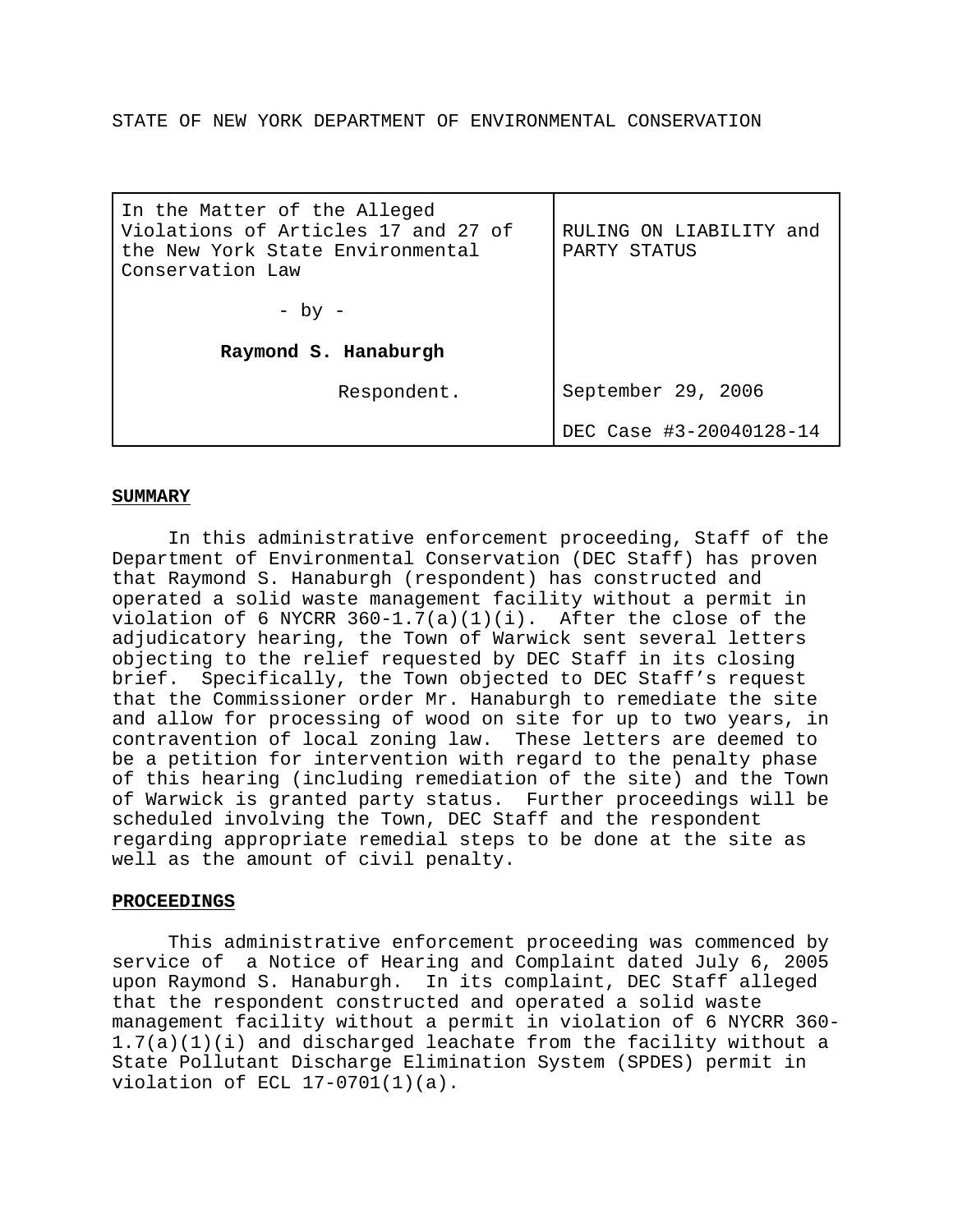Mr. Hanaburgh responded with a letter, received July 28, 2005, to DEC Staff counsel stating he could not afford counsel, but would attend the hearing.

A statement of readiness was filed with DEC's Office of Hearings and Mediation Services on October 31, 2005. On November 10, 2005 Administrative Law Judge (ALJ) P. Nicholas Garlick was assigned to the matter.

An adjudicatory hearing in this matter was convened on February 6, 2006 at the DEC Region 3 Office in New Paltz, NY. DEC Staff appeared through Steven Goverman, Esq., Assistant Regional Attorney, and called three witnesses: John Batz, Building Inspector and Building Code Enforcement Officer, Town of Warwick, NY; DEC Staff member Joseph Battista, Regional Enforcement Coordinator; and DEC Staff member Theresa Laibach, Environmental Program Specialist II, Division of Solid and Hazardous Materials. The Respondent appeared pro se and testified on his own behalf, but called no witnesses.

At the close of the adjudicatory hearing, the ALJ set a briefing schedule which was adjusted due to the late receipt of transcripts.

Mr. Hanaburgh submitted a package of materials with a cover letter dated March 27, 2006. In his cover letter, he states that he thought he had obtained permission from the Town for his operations and that he operated at the site for eight or nine years before being enjoined. With respect to the issue of leachate control, he stated he constructed two retention ponds and used hay bails to filter the water. He stated that he is willing to clean up the logs and stumps at the site if the Town would allow such activity. Mr. Hanaburgh also states in his cover letter that he is 81 years old, served in the U.S. Marine Corps during World War II during which time he fought in the Pacific Island campaign, then was stationed in China after the war. He was called back to serve in the Korean War during which time he was badly injured. He also notes that he lost a son during the Vietnam War. Included with his letter were: a newspaper article about the dedication of the Korean War Memorial and a copy of a 1994 application for site plan approval with the Town of Warwick. Mr. Hanaburgh did not make any additional submission, although an opportunity for him to do so was provided until May 19, 2006.

DEC Staff's brief was received on May 4, 2006. In its brief, DEC Staff set forth for the first time, the steps it sought the Commissioner to include in her order requiring Mr.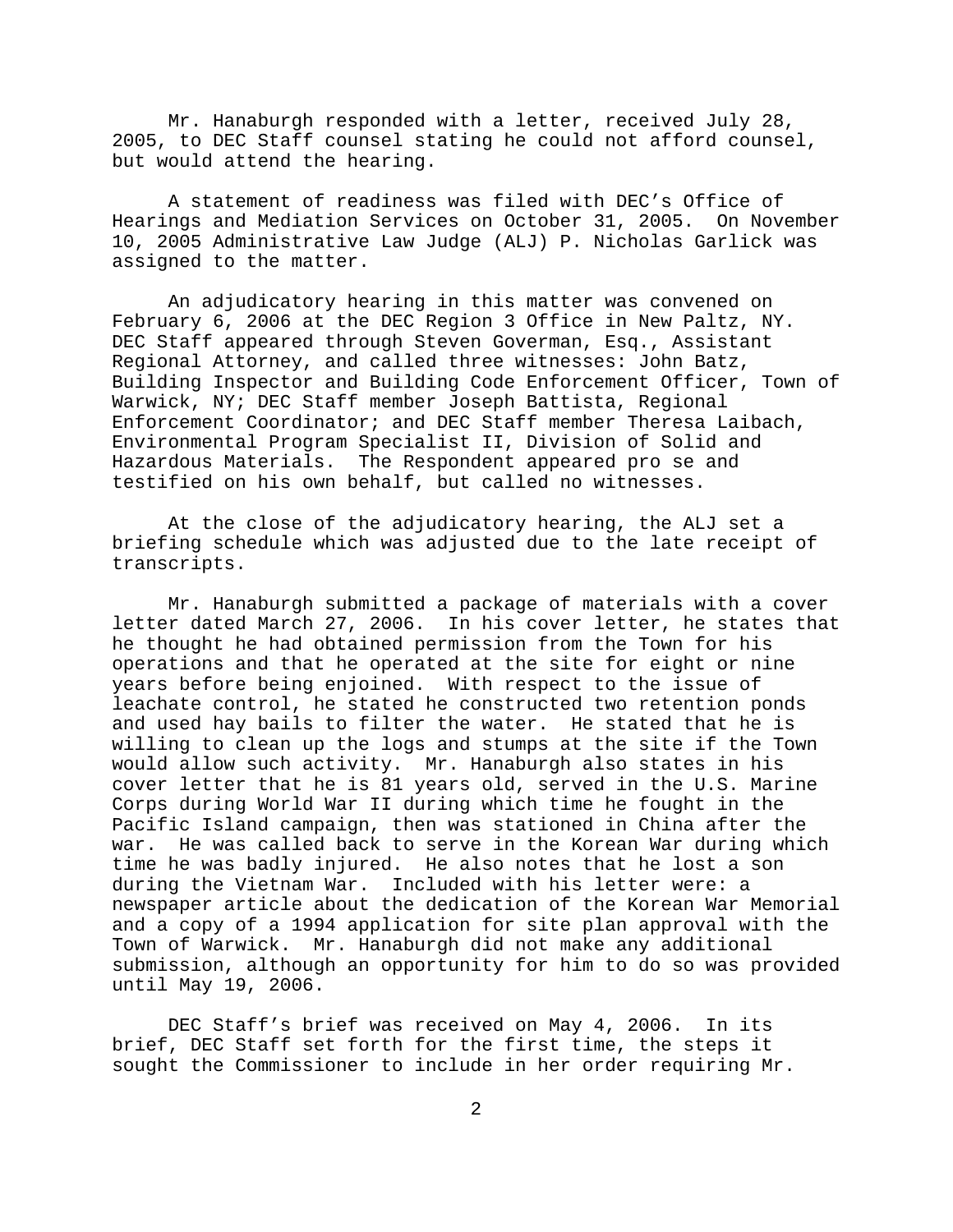Hanaburgh to remediate the site, including the processing and removal of wood wastes at the site within two years.

On June 9, 2006, counsel for the Town of Warwick wrote to the ALJ objecting to allowing Mr. Hanaburgh to conduct any processing at the site. Counsel stated that processing of wood at the site would violate both the Town's zoning law and the court order enjoining such activities at the site. Counsel also argued that DEC did not possess the authority to supercede the Town's zoning law and order such processing at the site.

DEC Staff responded by letter dated June 29, 2006. DEC Staff counsel argued that the DEC Commissioner does possess the authority to override local laws. Specifically, ECL 71-2727(1) and 71-1929 authorize the Commissioner to order remedial action which is necessary and appropriate. With respect to the pending injunction, DEC Staff argues that the Commissioner should direct the matter be referred to the NYS Attorney General's office so that the injunction can be modified to allow processing at the site.

On July 14, 2006, counsel for the Town responded and argued that DEC does not have the authority to override local law in this case. Instead, counsel argued that the Commissioner should order the removal of all wood and wood waste from the site without on-site processing. Counsel argued that it would be a travesty of justice to reward the respondent for violations of local law by allowing him to process materials on-site.

## **FINDINGS OF FACT**

- 1. Raymond S. Hanaburgh, the respondent, is the owner of real property located at 107 Penaluna Road, in the Town of Warwick, New York.
- 2. Mr. Hanaburgh has disposed of a pile of wood chips on the site that is between 30 and 40 feet high with a volume of approximately 5,000 cubic yards. This pile has been there for a period of time exceeding 18 months.
- 3. Mr. Hanaburgh never received approval from the Town of Warwick for his operations at the site. On July 1, 2003, Mr. Hanaburgh was issued five appearance tickets by the Town of Warwick's Code Enforcement Officer. On October 2, 2003, Hon. Peter C. Patsalos, J.S.C. issued an order enjoining Mr. Hanaburgh from delivering, disposing, storing or processing of wood and wood products at the site.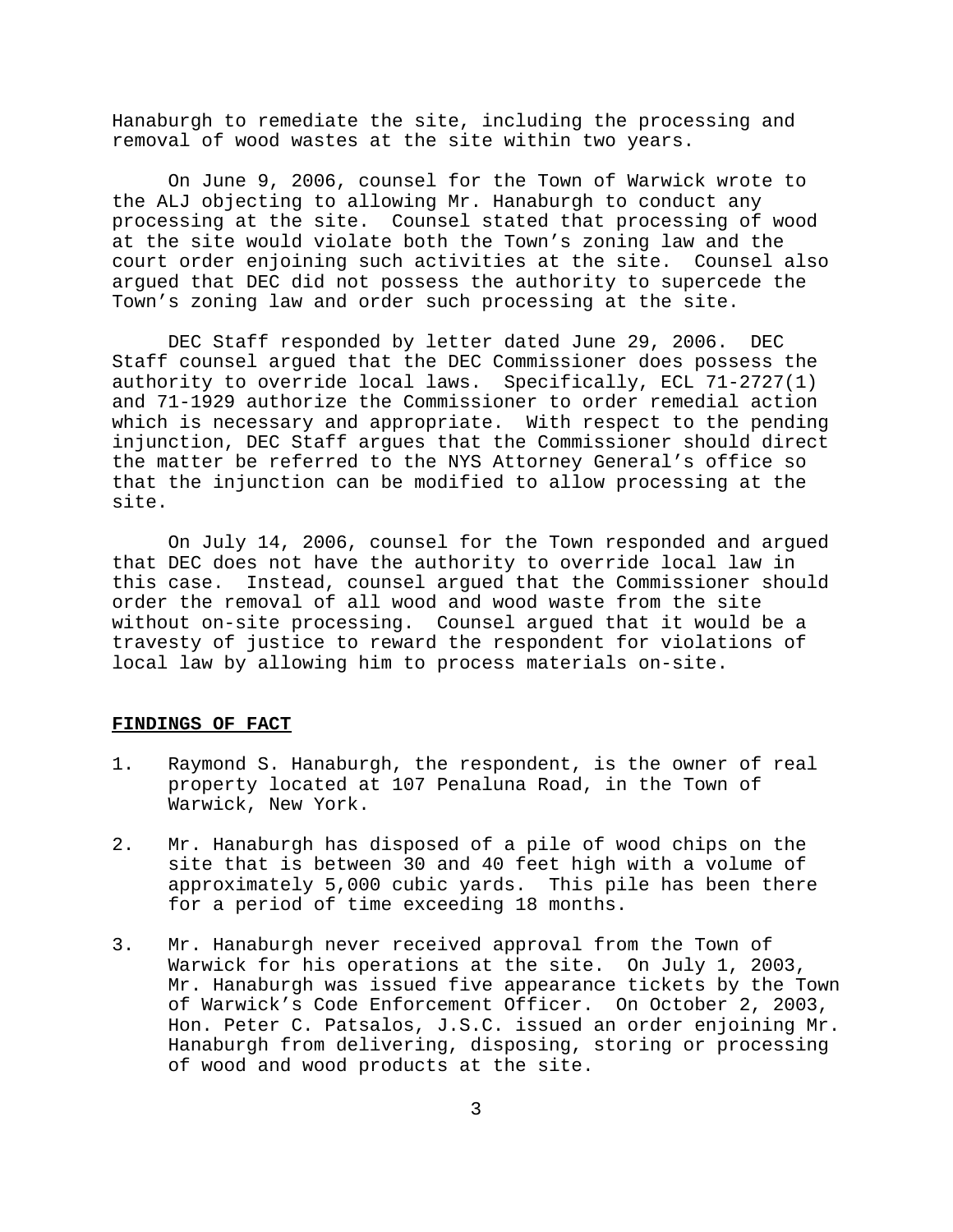- 4. Since October 2, 2003, Mr. Hanaburgh, with the permission of the Town, has removed logs from the site and approximately 160 40-yard trailer loads of materials (t. 27).
- 5. Mr. Hanaburgh never received a DEC permit to construct or operate a solid waste management facility.

#### **DISCUSSION**

## *Liability*

In its complaint, DEC Staff alleges that the Respondent committed two violations: first, he operated a solid waste management facility without appropriate DEC approval in violation of ECL 27-0707 and 6 NYCRR  $360-1.7(a)(1)(i)$ ; second, he discharged leachate from this facility without a SPDES permit in violation of ECL 17-0701(1)(a).

To support its claim that Mr. Hanaburgh operated a solid waste management facility without the appropriate DEC approvals, DEC Staff presented photos of the site (Exh. 5) as well as the testimony of two DEC Staff members. DEC Staff member Joseph Battista testified that during a site inspection on January 23, 2004, he observed a pile of wood chips which he estimated to be approximately 5,000 cubic yards. During his visit he took photos of the pile. DEC Staff member Teresa Liabach also went on the site visit on January 23, 2004. She testified that Mr. Hanaburgh was not authorized to dispose of solid waste at the site. DEC Staff also called as a witness M. John Batz, the Town of Warwick's Building Inspector and Code Enforcement Officer. He testified that he responded to complaints of neighbors and visited the site many times before July 1, 2003. He also described the site as of the date of the hearing, February 6, 2006 and the pile of wood chips was there at that time. Mr. Hanaburgh did not challenge any of DEC Staff's evidence. Accordingly, DEC Staff has shown that Mr. Hanaburgh has stored solid waste, namely wood chips, for longer than 18 months, which pursuant to 6 NYCRR 360-1.2(b)(164) constitutes disposal. Since Mr. Hanaburgh did not have DEC authorization for such disposal, he has violated 6 NYCRR 360-1.7(a)(1)(i), constructing and operating a solid waste management facility without a permit, as alleged in DEC Staff's complaint.

DEC Staff's second alleged violation, that Mr. Hanaburgh discharged leachate from this facility without a SPDES permit in violation of ECL 17-0701(1)(a) has not been proven. Both Mr.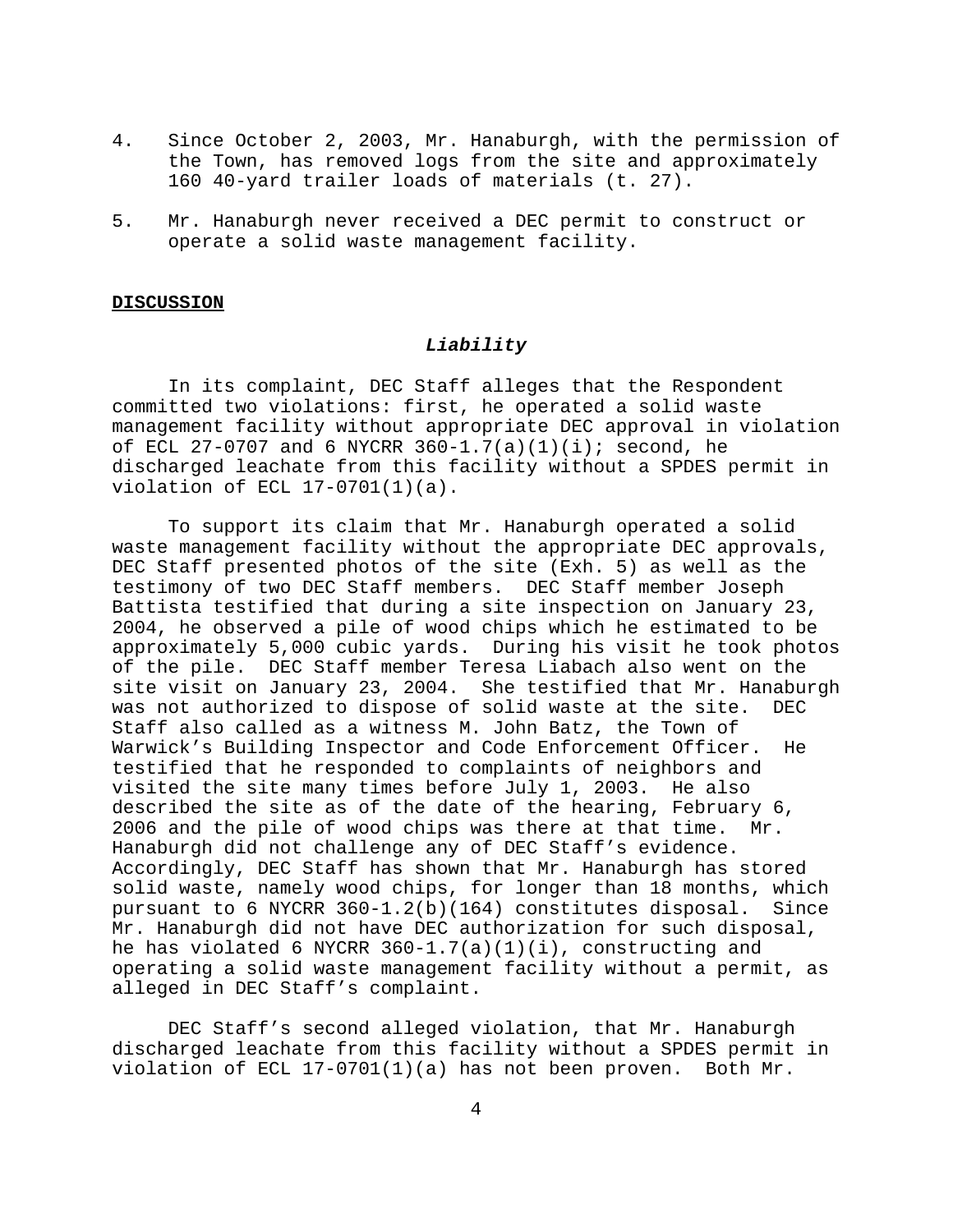Battista and Ms. Liabach testified that they witnessed leachate running from the pile of wood chips and flowing across the site. However, DEC Staff did not enter any evidence that Mr. Hanaburgh did not have a SPDES permit to do so, as alleged in the complaint. DEC Staff seems to have abandoned this alleged violation and does not make an argument about it in its closing brief. Accordingly, this alleged violation is not proven.

# *Civil Penalty and Other Relief*

While not set forth in its complaint or at the hearing, in its closing brief, DEC Staff sets forth the relief it seeks in this case. DEC Staff seeks a civil penalty of \$35,000 with \$25,000 of that amount suspended upon condition that Respondent proceeds with due diligence to remediate the site and complete the remediation within two years. The remediation sought by DEC Staff includes: (1) the prohibition on the acceptance of any additional wood waste of solid waste at the site; (2) the submission, within 45 days, of a detailed remediation plan for the site to DEC Staff for approval; (3) following DEC Staff approval of the plan, the respondent shall have two years to process the wood wastes at the site and remove them, provided that he shall not stockpile more than 100 cubic yards of processed wood wastes at the site at a time; (4) the construction of a fence or other suitable barrier to restrict vehicle access to the site; and (5) the placement, prior to the commencement of remediation activities, of erosion controls around the perimeter of the disturbed areas and maintenance of them during the remdiation process.

As stated above, the Town of Warwick objects to any authorization by the Commissioner of processing wood at the site. By letters dated June 9, 2006 and July 14, 2004, the Town states that such authorization would be contrary to local zoning laws and the existing judicial order enjoining such activity at the site. DEC Staff has responded to the Town's arguments by asserting that the DEC Commissioner possesses the authority to override local zoning laws in ordering remediation and seeking the Commissioner to refer the matter to the Attorney General's office to obtain a modification to the existing injunction to allow processing at the site.

At this point, I am unable to make a recommendation to the Commissioner regarding the amount of civil penalty that should be imposed in this case or what remediation should occur at the site. The disclosure by DEC Staff of its proposed remediation in its closing brief did not provide the Town with notice of the